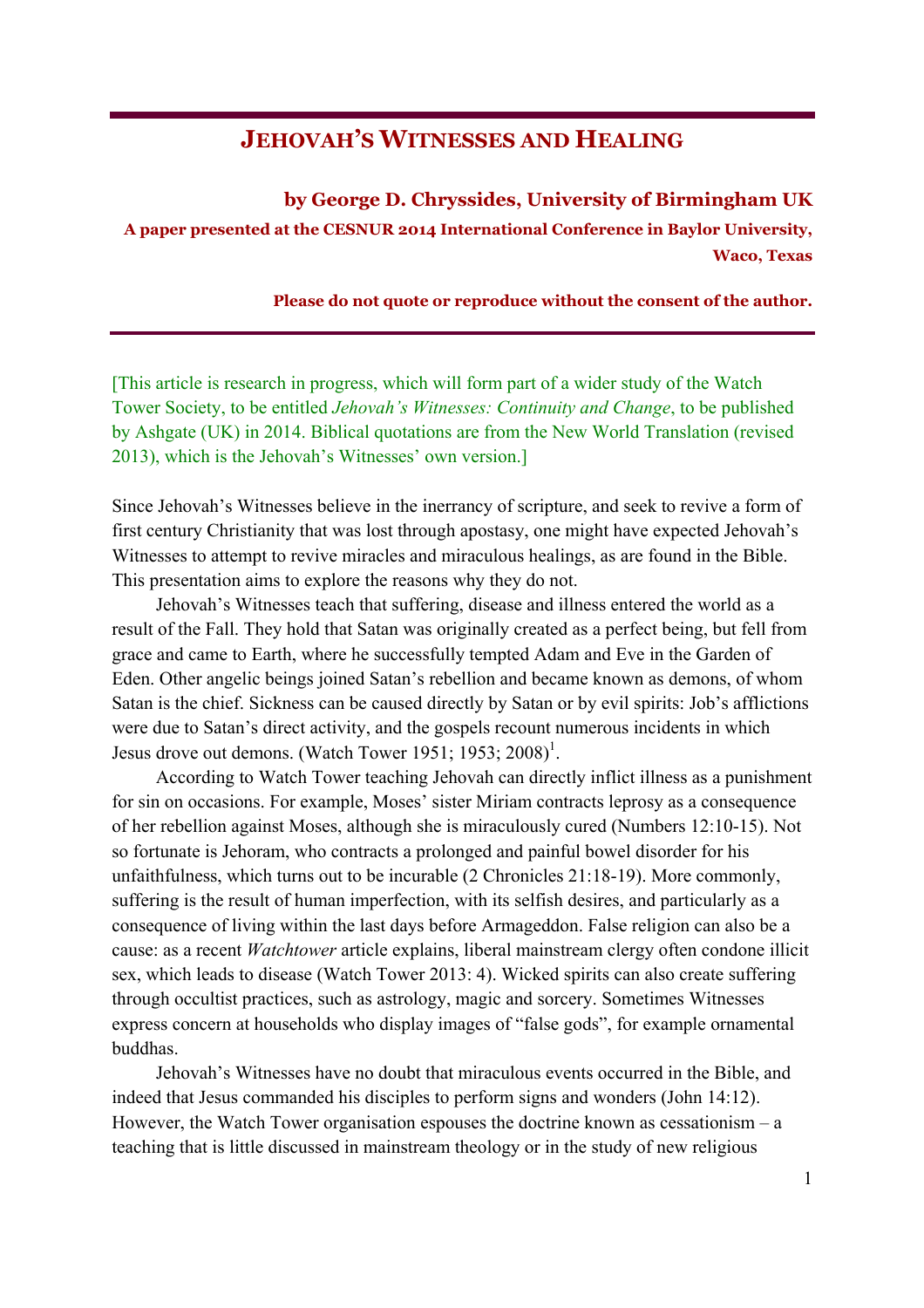movements, but surfaces in some conservative Protestant circles. Cessationism is the view that a number of gifts of the spirit<sup>2</sup> died out with the first generation of apostles, and contrasts with continuationism, the belief that wonder-working powers have either endured through the centuries, or can be revived in modern times.

Jehovah's Witnesses frequently point to 1 Corinthians 13:8 where Paul says:

But if there are gifts of prophecy, they will be done away with; if there are tongues, they will cease; if there is knowledge, it will be done away with. (1 Corinthians 13:8, NWT; Watch Tower 1988d: 693.)

It should be noted that cessationists do not hold that all the gifts of the spirit die out. Elsewhere Paul states that "the fruitage of the spirit is love, joy, peace, patience, kindness, goodness, faith, mildness, self-control" (Galatians 5:22-23), and of course in the famous Corinthians chapter cited above he affirms that faith, hope, and love will all endure (1 Corinthians 13:13). What will vanish away are the signs and wonders, and in particular the gifts of prophecy, speaking in tongues, and healing. When Jesus tells his disciples that they will drive out demons, speak in tongues, handle snakes, drink poison with impunity, and heal the sick (Mark 16:17-18), the Watch Tower Society points out that this final passage – the "long ending" – in Mark's gospel does not appear in the most ancient manuscripts, and is probably a later addition. Hence Jehovah's Witnesses are not involved in snake handling or deliverance ministries (Watch Tower 1973: 6). No one speaks in tongues at a Kingdom Hall meeting, there are no healing services, and although the Watch Tower Society has a keen interest in prophecy, it does not itself have any prophets or new prophecies.

Cessationism is not a modern theory. In his *Commentary on Saint Paul's Epistle to the Galatians* Martin Luther explained:

But after that the Church was gathered together and confirmed with those miracles, it was not necessary that this visible sending of the Holy Ghost should continue any longer. (Luther 1535/1961: 360).

And John Calvin wrote,

The gift of healing, like the rest of the miracles which the Lord willed to be brought forth for a time, has vanished away in order to make the preaching of the gospel marvelous forever." (*Institutes*, IV:19, 18).

The doctrine is particularly associated with Protestantism, and the notion of the preaching of the word. It was subsequently espoused by the preachers Jonathan Edwards and C. H. Spurgeon, and by writers such as B. B. Warfield (1919), Richard B. Gaffin (1979), and Jon Ruthven (1993). (Pennington 2013).

One can detect in cessationism an implicit critique of the Roman Catholic cults of shrines, saint veneration, apparitions, and pilgrimages for healing – none of which feature in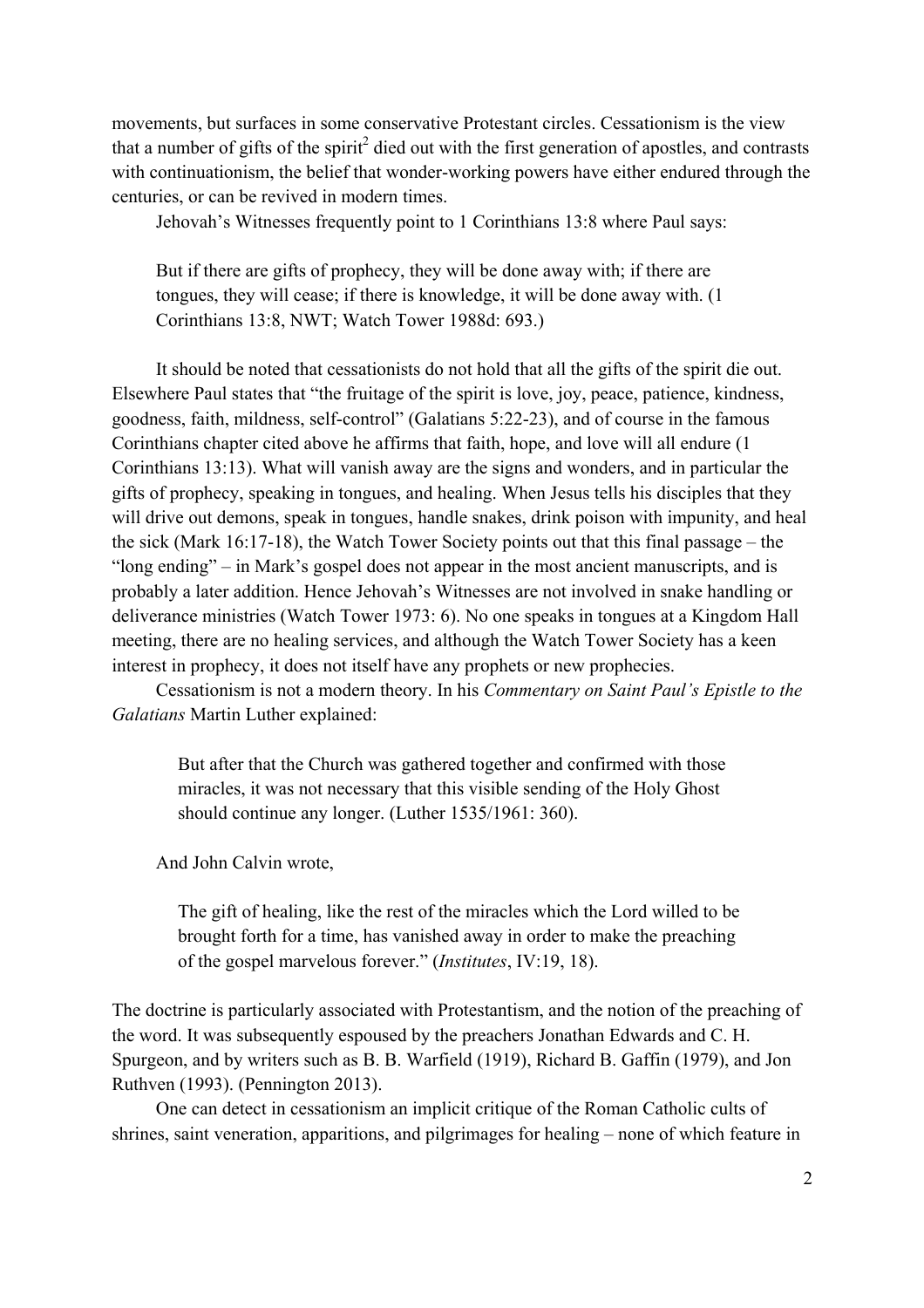Watch Tower spirituality. Although founder-leader Charles Taze Russell was writing only two decades after Saint Bernadette's first vision at Lourdes in 1858, he only makes one mention of the shrine, although more recent Watch Tower literature has featured articles about apparitions within Roman Catholicism (Russell 1905:3501; Watch Tower 1988f; 1989: 3-8). Particular disapproval is expressed concerning their focus on the Virgin Mary and the doctrine of the Immaculate Conception; and the claim that the first experience of the apparition of Our Lady of Fatima included a vision of hell understandably has proved unattractive to Jehovah's Witnesses (Watch Tower 1989).

The Watch Tower Society's antipathy to spiritual healing raises a number of questions. Why were these spiritual gifts withdrawn? What view does the Society take about healing and about prayer for healing? And might we expect these gifts to be restored in the coming New World? I shall address each of these questions in turn.

One might have expected that the withdrawal of spiritual gifts is linked to the apostasy that Jehovah's Witnesses claim to have followed upon the death of the early apostles. Although some cessationists have connected the withdrawal of these gifts with spiritual degeneration, the Watch Tower Society rejects any such connection. Jehovah's Witnesses hold that Jesus and the early apostles had laid a foundation for the continuation of the Christian faith, which was already complete, and further generations with the same spiritual powers were no longer needed. Everything that is needed in order to receive the truth is already here. The healing miracles were signs, authenticating the authority of these early leaders, rather than promoting their aggrandisement (Watch Tower 1988c). While acknowledging that Jesus performed exorcisms to overcome demon possession, such methods of dealing with troublesome paranormal phenomena are forcefully discouraged, since they themselves involve resorting to the occult (Watch Tower 1988e: 1029).

Illness is to be treated, then, by natural rather than supernatural means. This involves recourse to traditional medicine, although in the past Jehovah's Witnesses have had some reluctance to accept innovations such as germ theology and inoculations.<sup>3</sup> Positive cultivation of health was reckoned to be important, and Witnesses continue to be open to the use of alternative therapies (Watch Tower 2000).

Health was a particular concern in Watch Tower literature during the 1930s and 1940s. The magazine *The Golden Age*, the precursor of the present-day *Awake!* magazine, published between 1919 and 1939 under the editorship of Clayton J. Woodworth, questioned the view that germs caused disease, opposed vaccination, recommended various foods as being particularly nutritious (such as spinach and goats' milk), and repeatedly issued grave warnings against the use of aluminium cooking utensils (Watch Tower 1924; 1936). Woodworth appears to have been particularly impressed by a device invented by Albert Abrams (1863–1924), a US doctor who marketed a number of remarkable electrical devices that purportedly effected amazing cures, allegedly by means of electro-magnetism and radio waves. The theory behind his devices was that everything vibrates and is effectively a broadcasting station. Disease is wrong vibration, and its vibration can be detected by means of placing a small sample of the patient's blood on an electrode, and detecting how it vibrated. The vibration would infallibly identify the disease, and the machine would also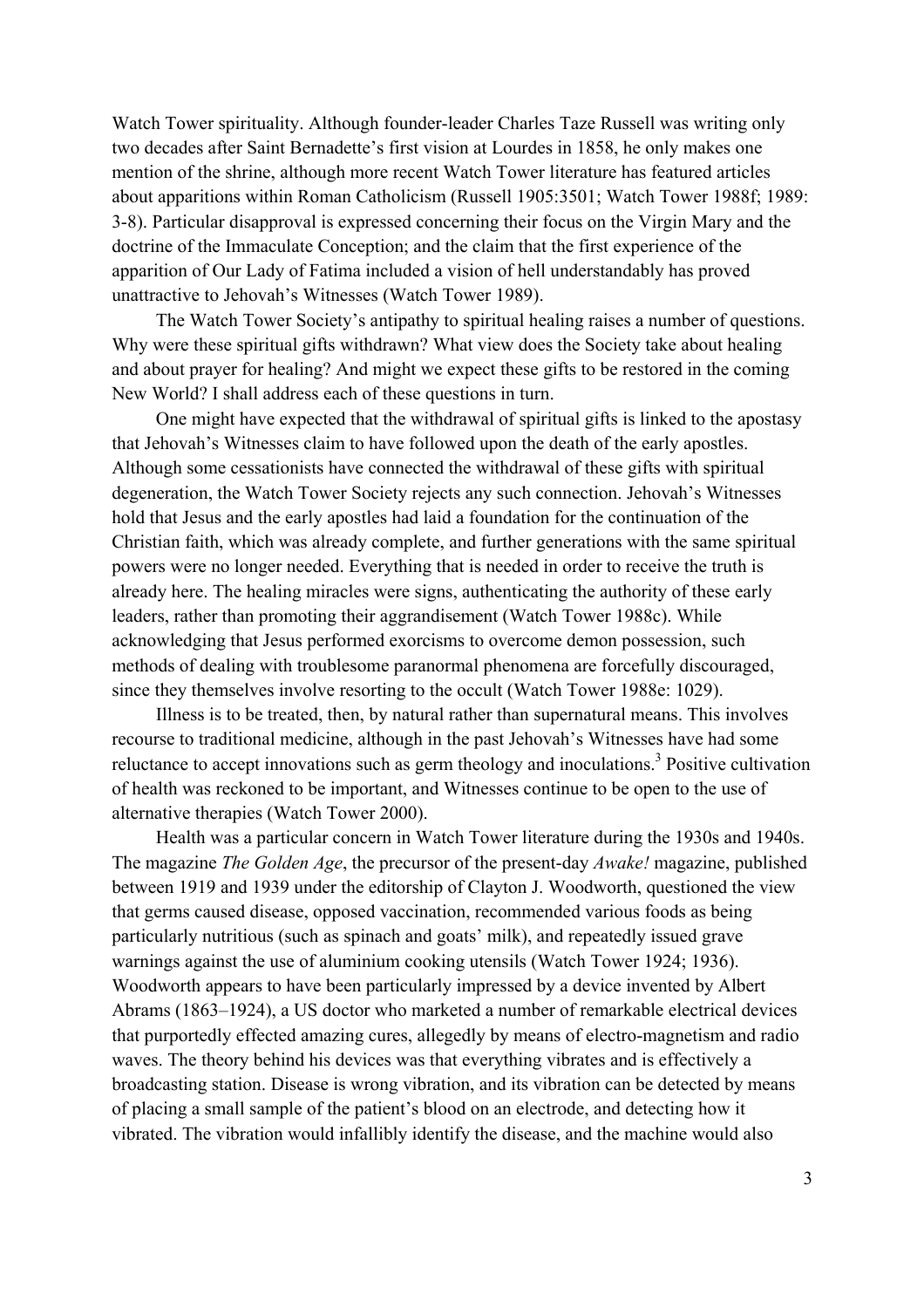modify the vibration, thus restoring the patient to health. The device was reckoned to have a 100 percent success rate at both for diagnosis and for cure. Even the patient's signature could sometimes be used in place of a blood sample, and therapists who use the machine could therefore detect the diseases from which famous figures of the past had died. Samuel Pepys evidently had contracted congenital syphilis, as had Longfellow and Edgar Allan Poe. Samuel Johnson had additionally acquired tuberculosis! The favourite diseases for diagnosis were syphilis, tuberculosis, cancer and sarcoma. (Museum of Questionable Medical Devices 2013). A *Golden Age* article extolled the virtues of Abrams' devices (Watch Tower 1925), and various subscribers wrote testimonials about the efficacy of the Electronic Radio Biola, a machine for home use, and for which *The Golden Age* carried an advertisement (22 April 1925: 479). Albert Abrams' methods appear to have been employed at the Brooklyn Bethel, where Dr Mae J. Work was a physician, and she was a supporter of Abrams.

Not everyone in the Watch Tower Society, however, was convinced about such methods of treatment. One vociferous critic was Roy D. Goodrich, who persisted in writing numerous lengthy letters to the Watch Tower headquarters on the topic. Goodrich's concern was that, since the machines lacked any scientific basis, they were comparable to ouija boards, and relied on occult powers for their operation. Woodworth was generous enough to allow Goodrich to write an article for *The Golden Age* expressing his views. (In those days the magazine permitted discussion of conflicting ideas.) Dr Mae J. Work wrote a rejoinder, and various satisfied patients wrote testimonials about how they had benefited from the treatment. Goodrich refused to be silenced, and continued to write detailed critiques of the machines. Finally, the Watch Tower officials, tired of Goodrich's constant – not to say obsessive – agitation, decided in 1944 to disfellowship him on the grounds that he was creating serious dissent within the organisation.

Woodworth's office as editor of *The Golden Age* and its successor *Consolation* lasted from 1919 to 1946. Shortly after his death in 1951, the journals' relatively new successor *Awake!* put forward less eccentric views of health and medical treatment, and condemned "quack cures and food fads" as "a dangerous waste of money and health", and ironically included Abrams' Radioclast – one of his ERA devices – as an example, claiming that it was useless, lacking any scientific basis (Watch Tower 1953; see also Watch Tower 1962a).

In common with the majority of the population, Jehovah's Witnesses believe in natural healing, as well as the practice of medicine. One Watch Tower publication points out that Luke was a physician, and that it was appropriate that he should practice his profession (Watch Tower 1953: 267). Hence healing miracles should not be a substitute for natural and scientific ways to combat illness and disability. In addition to orthodox allopathic medicine, Jehovah's Witnesses are amenable to alternative forms of treatment: a *Watchtower* article written in 2000 commends herbal medicine, homoeopathy, chiropractic, massage and acupuncture. The only forms of medical treatment that Witnesses reject are those that involve the giving of blood, and – less well-known – hypnosis, the latter being associated with the occult, which Jehovah's Witnesses eschew (Watch Tower 1962b; 2003).

Unsurprisingly, Jehovah's Witnesses have recourse to prayer as a way of coping with issues relating to health and suffering. However, like many mainstream Christians, Witnesses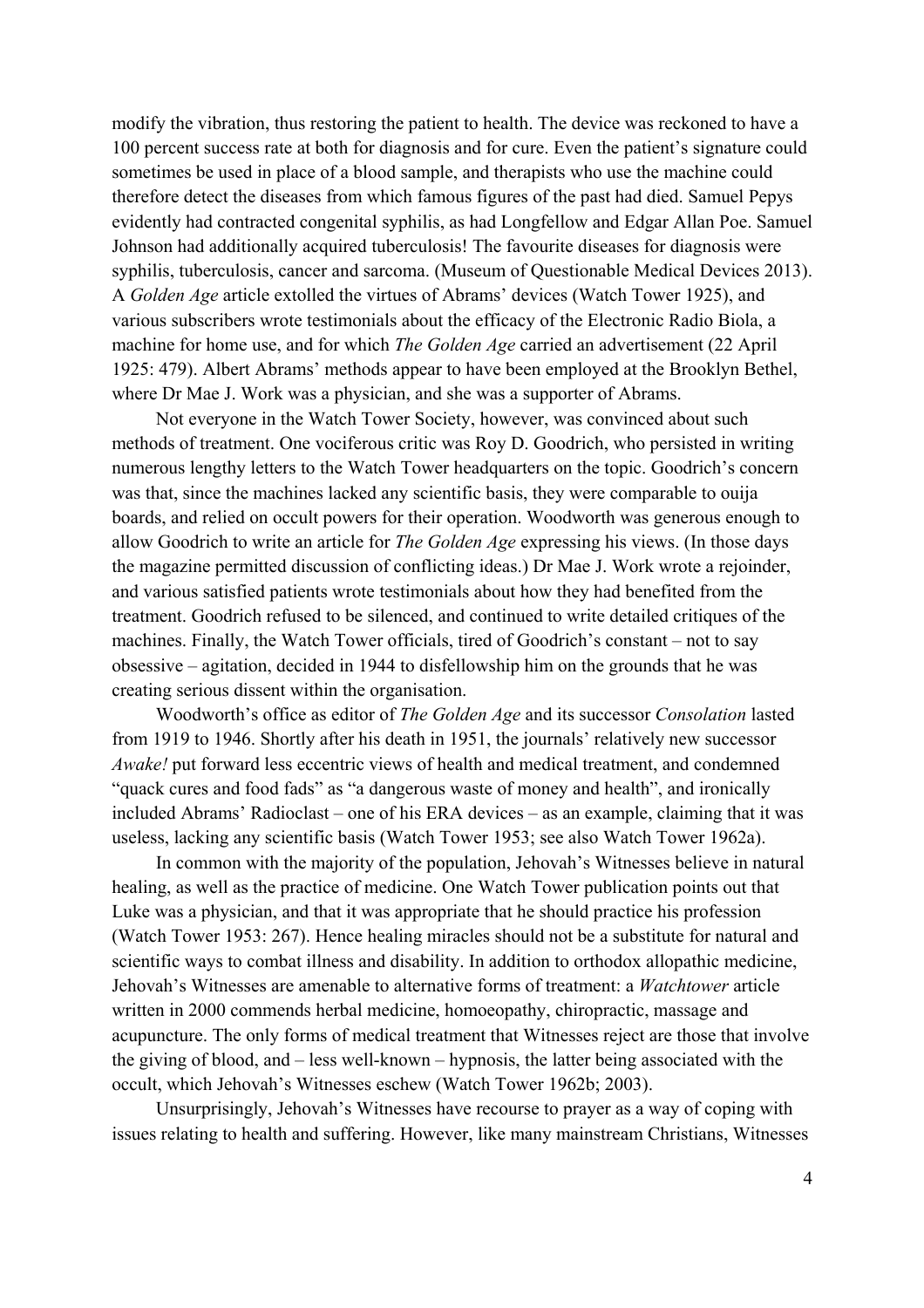do not expect miraculous results to come from prayer. Prayer is a means of attuning oneself to Jehovah's purposes, and coming to terms with conditions and situations which one might not necessarily welcome, but which must be there for a purpose. Witnesses acknowledge that prayer can have results, but suggest that such results involve changing mental attitudes and spiritual development (Watch Tower 2010: 10). These, of course, may result in improved health, but such effects are natural processes rather than violations of the laws of nature, such as the miracle worker seeks to achieve. Watch Tower literature acknowledges that, even in the apostolic period, many physical ailments remained uncured, or were not made to disappear by miraculous powers. It cites the examples of Epaphroditus, Timothy, and Trophimus (Philippians 2:25-30; 1 Timothy 5:23; 2 Timothy 4:20; Watch Tower 1988a:633). Timothy was instructed to drink wine for his health's sake, and the Watch Tower Society acknowledges the importance of diet and drink in pursuit of health. Alcohol, of course, should be drunk in moderation, since excess alcohol consumption can itself lead to serious illness (Watch Tower 2011: 4).

Health and spiritual well-being are viewed as being particularly connected. The Bible portrayed those who were sceptical about Jesus' healing miracles as spiritually blind, and miraculous healing proved almost impossible where Jesus' authority was questioned, for example in his home town of Nazareth (Mark 6:5). Complete spiritual healing occurs with repentance and true acknowledgement of Jehovah's rule, and in the coming New World, those who are part of the everlasting paradise on earth will enjoy abounding health (Watch Tower 1988b: 1056). It is not expected that in this coming paradise that will be a restoration of the lost spiritual gifts, for they will have become unnecessary. There will be no sickness (Isaiah 33:24), no disabilities (Isaiah 35:5-6), no pain, sorrow, or death (Revelation 21:4). The things that cause such conditions will be absent, for example malnutrition, war, stressful work, lack of shelter. Jesus, the great healer, did not accomplish his miracles through spectochrome machines or fad diets, but by his ransom sacrifice, which makes possible the coming kingdom.

However, members of the Great Crowd who survive Armageddon – in contrast to the 144,000 anointed ones, who will have spiritual rather than renewed physical resurrection bodies – will carry over old-world illnesses and disabilities. Those who are resurrected will be revived with bodies in perfect condition, free from all imperfections, and hence will not need any miraculous healing. For those who survive Armageddon the situation is somewhat different: the imperfections and maladies will require a renewal of Christ's healing powers, and hence the revival of miraculous cure – but only by Jesus, not by the restoration of miraculous powers to human beings. Christ's work of performing miracles when on Earth serves as an assurance to encourage the great crowd, that not only will they live beyond Armageddon, but they will experience everlasting life in perfect physical health (Watch Tower 1991:12).

## **Bibliography**

Calvin, John ([1559] 1962). *Institutes of the Christian Religion.* London: James Clarke.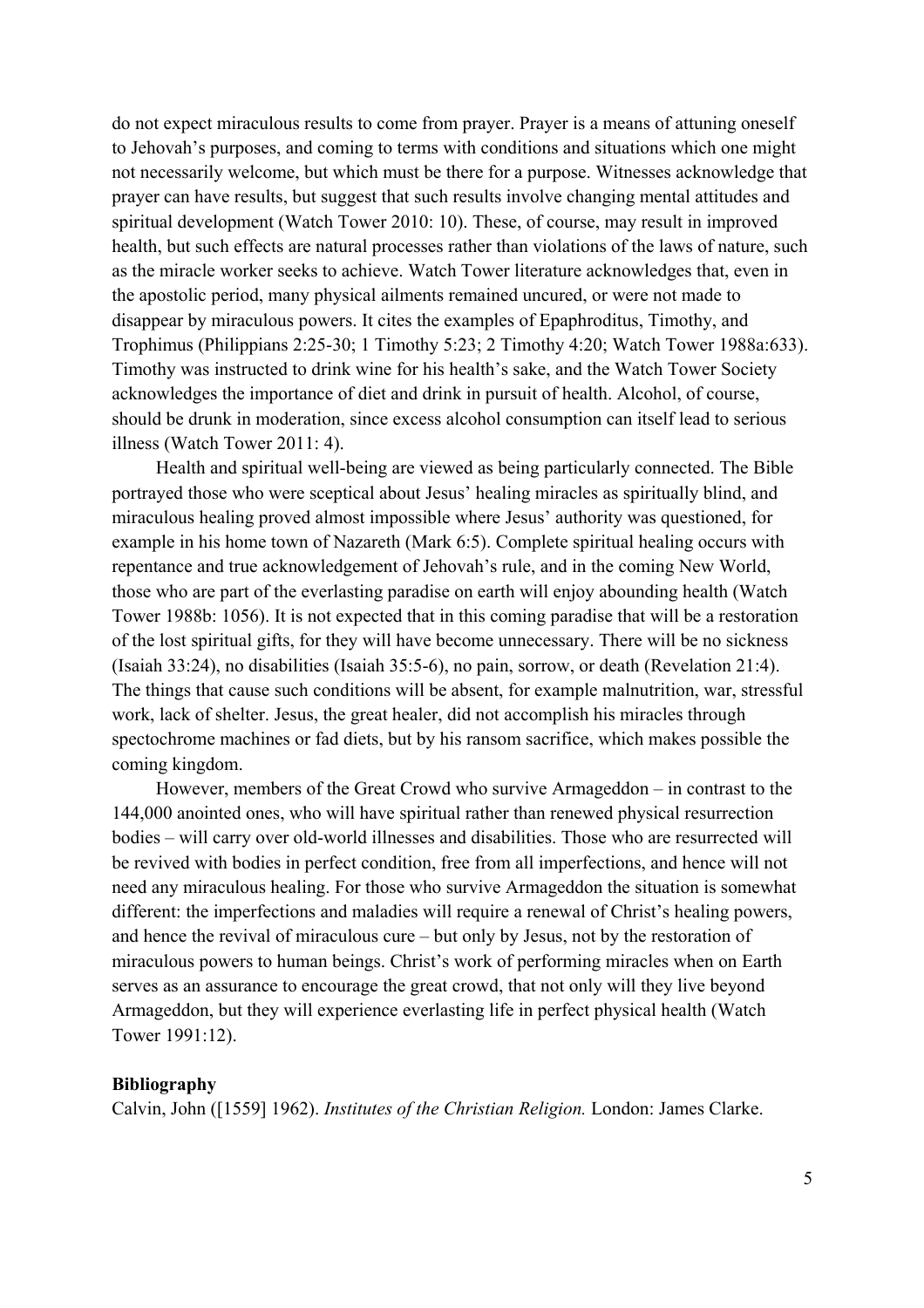- Gaffin, Richard B., Jr (1979). *Perspectives on Pentecost: Studies in New Testament Teaching on the Gifts of the Holy Spirit.* Grand Rapids: Baker.
- Gamble, R. A. (1925). 'Automatic Electronic Diagnosis'. *The Golden Age* 6(146), 22 April: 451-455.
- Goodrich, Roy D. (n.d.) *Demonism and the Watch Tower and other writings.* Morrisville, NC: Lulu Enterprises Inc.
- Goodrich, Roy D. (1930). 'Ouija-Boards, Small and Large'. *The Golden Age* 11(277), 30 April: 438-488.
- Luther, Martin ([1535] 1963). *A Commentary on Saint Paul's Epistle to the Galatians.* 3 ed. London: James Clarke.
- Museum of Questionable Medical Devices (2013). 'Great American Quacks: Albert Abrams, A.M., M.D., LL.D, F.R.M.S.' Accessible at URL:

www.museumofquackery.com/amquacks/abrams.htm Accessed 26 May 2014.

- Pennington, Tom (2013). 'A Case for Cessationism'. Sermon delivered at Strange Fire Conference, 17 October. Accessible at URL: http://www.gty.org/resources/sermons/TM13-7/a-case-for-cessationism-tompennington Accessed 9 April 2014.
- Russell, C. T. (1905). 'The House of Mercy'. *Zion's Watch Tower* 26 (3) 1 February: 3500- 3502.
- Ruthven, Jon (1993). *On the Cessation of the Charismata: The Protestant Polemic on Post-Biblical Miracles.* NYC: Continuum.
- Warfield, B. B. (1918). *Counterfeit Miracles*. New York: Charles Scribners.
- Watch Tower (1989). *Reasoning from the Scriptures.* Brooklyn, NY: Watch Tower Bible and Tract Society of Pennsylvania.
- Watch Tower (1924). 'An Indiscreet Doctor'. *The Golden Age*, 16 January: 250-251.
- Watch Tower (1936). 'Aluminum Poisoning Achievements'. *The Golden Age* 17 (444) 23 September: 803-812.
- Watch Tower (1951). 'Divine Healing for Perfect Life'. *The Watchtower*, 1 April: 261-268.
- Watch Tower (1953). 'Quack Cures and Food Fads'. *Awake!* 22 September: 20-23.
- Watch Tower (1962a). 'Protecting Yourself from "Wicked Spirit Forces"'. *The Watchtower*, 15 November: 679-680.
- Watch Tower (1962b). 'Hypnotism and Spiritism'. *The Watchtower*, 1 December: 723.
- Watch Tower (1973). 'Snake Handling in Worship Is That What God Approves?' *Awake!* 8 August: 5-7.
- Watch Tower (1988a). 'Diseases and Treament'. *Insight* 1: 629-634.
- Watch Tower (1988b). 'Healing'. *Insight* 1: 1055-1056.
- Watch Tower (1988c). 'Power, Powerful Works. *Insight* 2: 659-665.
- Watch Tower (1988d). 'Prophecy'. *Insight* 2: 690-694.
- Watch Tower (1988e). 'Spiritism'. *Insight* 2: 1027-1030.
- Watch Tower (1988f). 'Christendom Exposed as the Promoter of False Worship'. *The Watchtower*, 1 April: 15-20.
- Watch Tower (1989). 'Miracles and Apparitions Past and Present'. *Awake!* 8 March: 3-8.